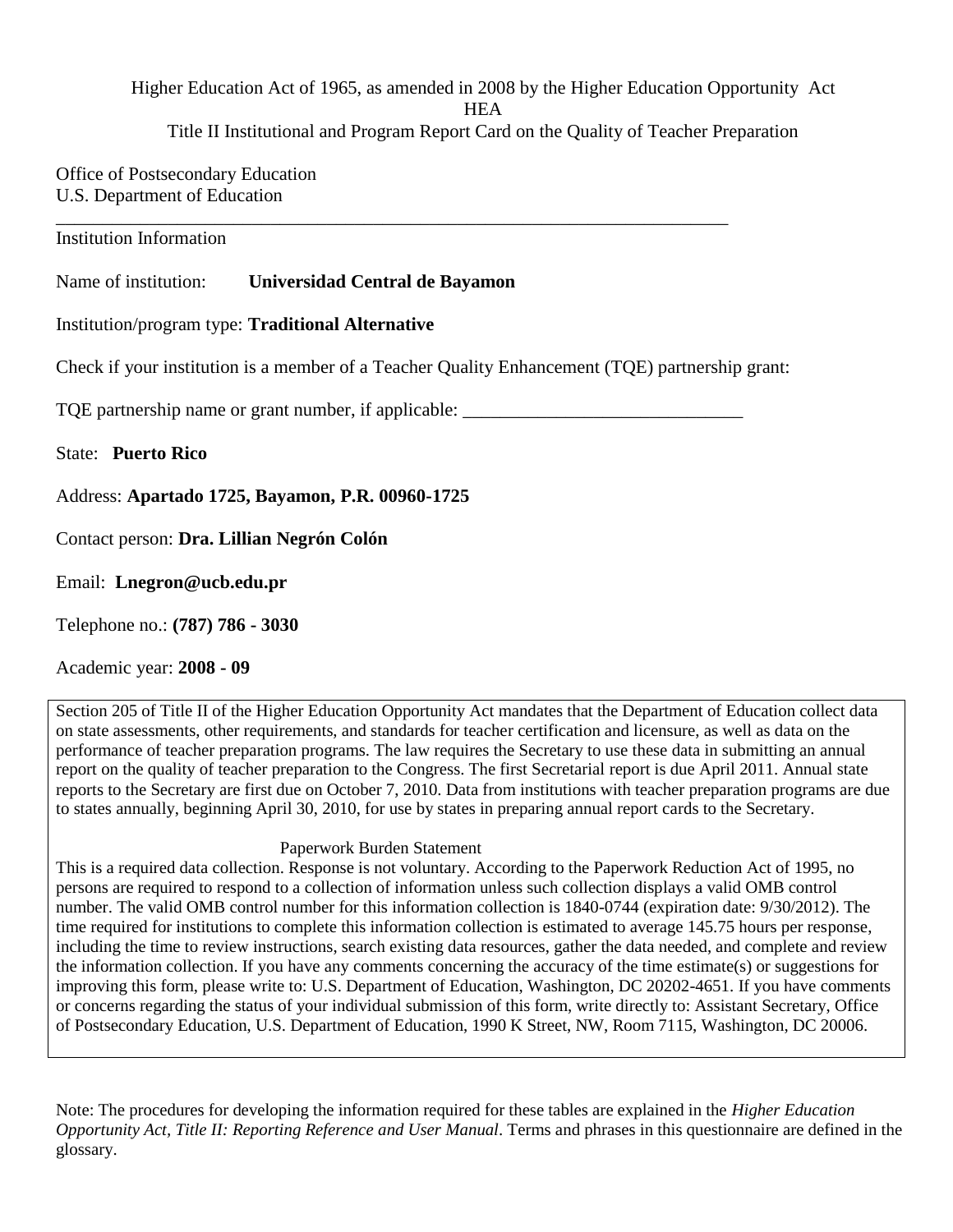#### Section I. Program information

(A) For each element listed below, check if it is required for admission into any of your initial teacher certification program(s) at either the undergraduate (UG) or postgraduate (PG) level.  $(\frac{8}{205(a)(1)(C)(i)})$ 

There are no initial teacher certification programs at the undergraduate level. There are no initial teacher certification programs at the postgraduate level.

| Element                                                    | <b>UG</b>      | PG             |
|------------------------------------------------------------|----------------|----------------|
| Application                                                | Yes            | Yes            |
| Fee/payment                                                | Yes            | Yes            |
| Transcript                                                 | Yes            | Yes            |
| Fingerprint check                                          | N <sub>o</sub> | N <sub>o</sub> |
| Background check                                           | N <sub>o</sub> | N <sub>o</sub> |
| Experience in a classroom or working with children         | N <sub>o</sub> | Yes            |
| Minimum number of courses/credits/semester hours completed | N <sub>o</sub> | Yes            |
| Minimum high school GPA                                    | Yes            | No             |
| Minimum undergraduate GPA                                  | N <sub>o</sub> | Yes            |
| Minimum GPA in content area coursework                     | N <sub>o</sub> | Yes            |
| Minimum GPA in professional education coursework           | N <sub>o</sub> | Yes            |
| Minimum ACT score                                          | N <sub>o</sub> | N <sub>o</sub> |
| Minimum SAT score                                          | N <sub>o</sub> | N <sub>o</sub> |
| Minimum GRE score<br><b>EXADEP</b>                         | N <sub>o</sub> | Yes            |
| Minimum basic skills test score                            | No             | Yes            |
| Subject area/academic content test or other subject matter | N <sub>o</sub> | N <sub>o</sub> |
| verification                                               |                |                |
| Minimum Miller Analogies test score                        | N <sub>o</sub> | N <sub>o</sub> |
| Recommendation(s)                                          | N <sub>o</sub> | Yes            |
| Essay or personal statement                                | N <sub>o</sub> | Yes            |
| Interview                                                  | N <sub>o</sub> | Yes            |
| Résumé                                                     | N <sub>o</sub> | N <sub>0</sub> |
| Bachelor's degree or higher                                | N <sub>o</sub> | Yes            |
| Job offer from school/district                             | No             | N <sub>o</sub> |
| Personality test (e.g., Myers-Briggs Assessment)           | N <sub>o</sub> | N <sub>o</sub> |
| Other (specify:                                            |                |                |

Provide a link to your website where additional information about admissions requirements can be found:

Indicate when students are formally admitted into your initial teacher certification program: **freshman year** for undergraduate student and **postgraduate for graduates.**

Does your initial teacher certification program conditionally admit students? **Yes** 

\_\_\_\_\_\_\_\_\_\_\_\_\_\_\_\_\_\_\_\_\_\_\_\_\_\_\_\_\_\_\_\_\_\_\_\_\_\_\_\_\_\_\_\_\_\_\_\_\_\_

Please provide any additional information about or exceptions to the admissions information provided above.

If a candidate has an undergraduate GPA below 2.5, they are automatically admitted conditionally until they have met this minimum grade for the first course. They must maintain a B- or better to progress from concentration courses. If their GPA slips below this B- grade they may repeat the course.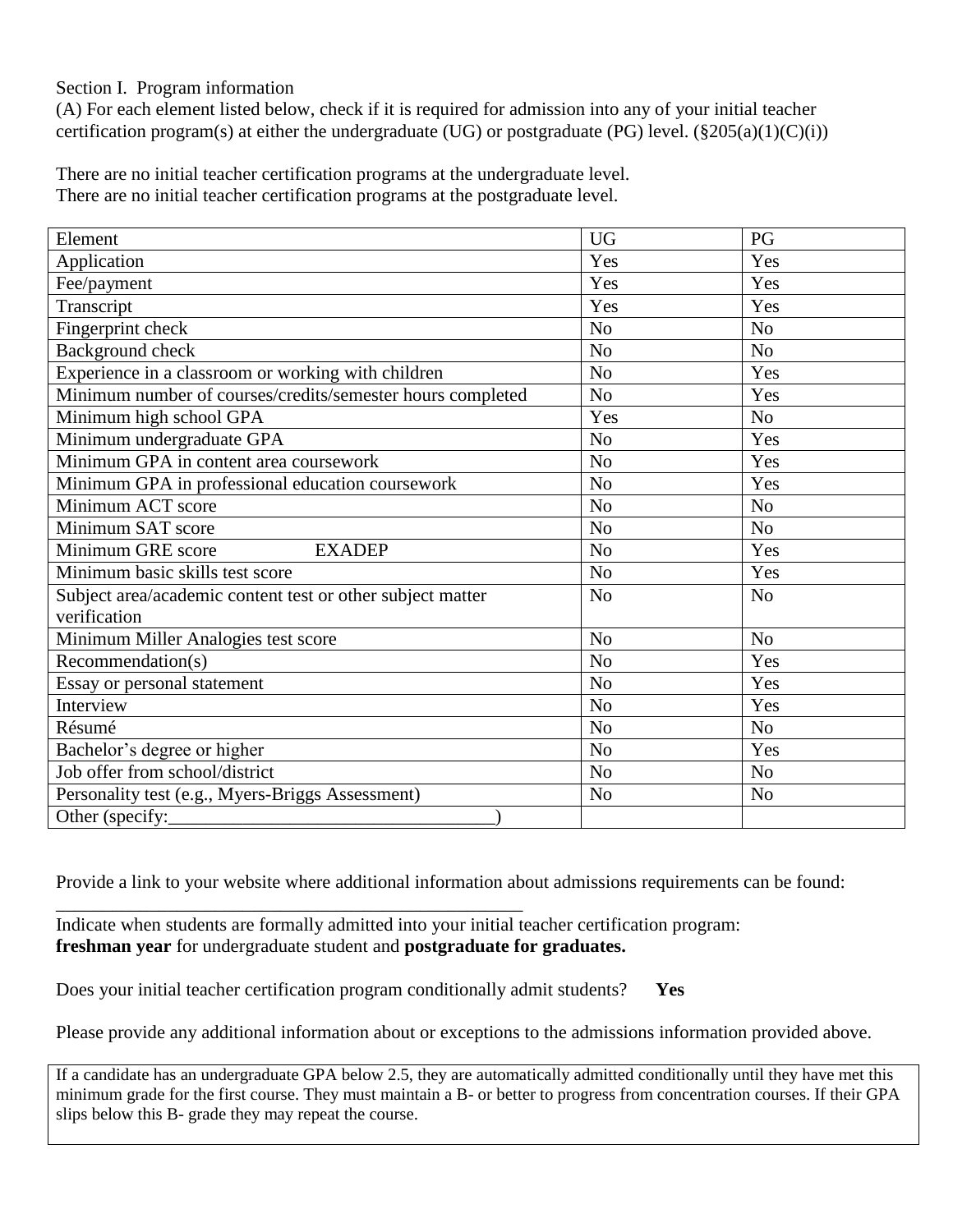(B) Provide the number of students in the teacher preparation program in the following categories. Note that you must report on the number of students by ethnicity and race separately. Individuals who are non-Hispanic/Latino will be reported in one of the race categories. The sum of the members of each racial category may not necessarily add up to the total number of students enrolled.  $(\frac{205(a)(1)(C(ii))}{20}$ 

| Total number of students enrolled in 2008-09       | 766 |
|----------------------------------------------------|-----|
|                                                    |     |
| Unduplicated number of males enrolled in 2008-09   |     |
| Unduplicated number of females enrolled in 2008-09 |     |

| 2008-2009                                 | Number enrolled |
|-------------------------------------------|-----------------|
| Ethnicity                                 |                 |
| Hispanic/Latino of any race               | 766             |
| Race                                      |                 |
| American Indian or Alaska Native          |                 |
| Asian                                     |                 |
| <b>Black or African American</b>          |                 |
| Native Hawaiian or Other Pacific Islander |                 |
| White                                     |                 |
| Two or more races                         |                 |

(C) Provide the following information about supervised clinical experience in 2008-09. (§205(a)(1)(C)(iii),  $§205(a)(1)(C)(iv))$ 

| Average number of clock hours required prior to student teaching                              |     |
|-----------------------------------------------------------------------------------------------|-----|
| Average number of clock hours required for student teaching                                   | 300 |
| Number of full-time equivalent faculty in supervised clinical experience during this academic | -9  |
| year                                                                                          |     |
| Number of full-time equivalent adjunct faculty in supervised clinical experience during this  |     |
| academic year (IHE and PreK-12 staff)                                                         |     |
| Number of students in supervised clinical experience during this academic year                | 92  |

(D) Provide the number of students who have been certified or licensed as teachers, by subject and area of certification or licensure.  $(\S 205(a)(1)(C)(v))$ 

| TOTAL (all areas/subjects) | Number             | Number             | Number             |
|----------------------------|--------------------|--------------------|--------------------|
| Teaching subject/area      | certified/licensed | certified/licensed | certified/licensed |
|                            | 2008-09            | 2007-08            | 2006-07            |
|                            |                    |                    |                    |
|                            |                    |                    |                    |
|                            |                    |                    |                    |
| TOTAL (all areas/subjects) |                    |                    |                    |
|                            |                    |                    |                    |

(E) Provide the total number of initial teacher certification preparation program completers in each of the following academic years:

| 2008-09 | 103                             |
|---------|---------------------------------|
| 2007-08 | $1^{\prime}\mathsf{1}^{\prime}$ |
| 2006-07 |                                 |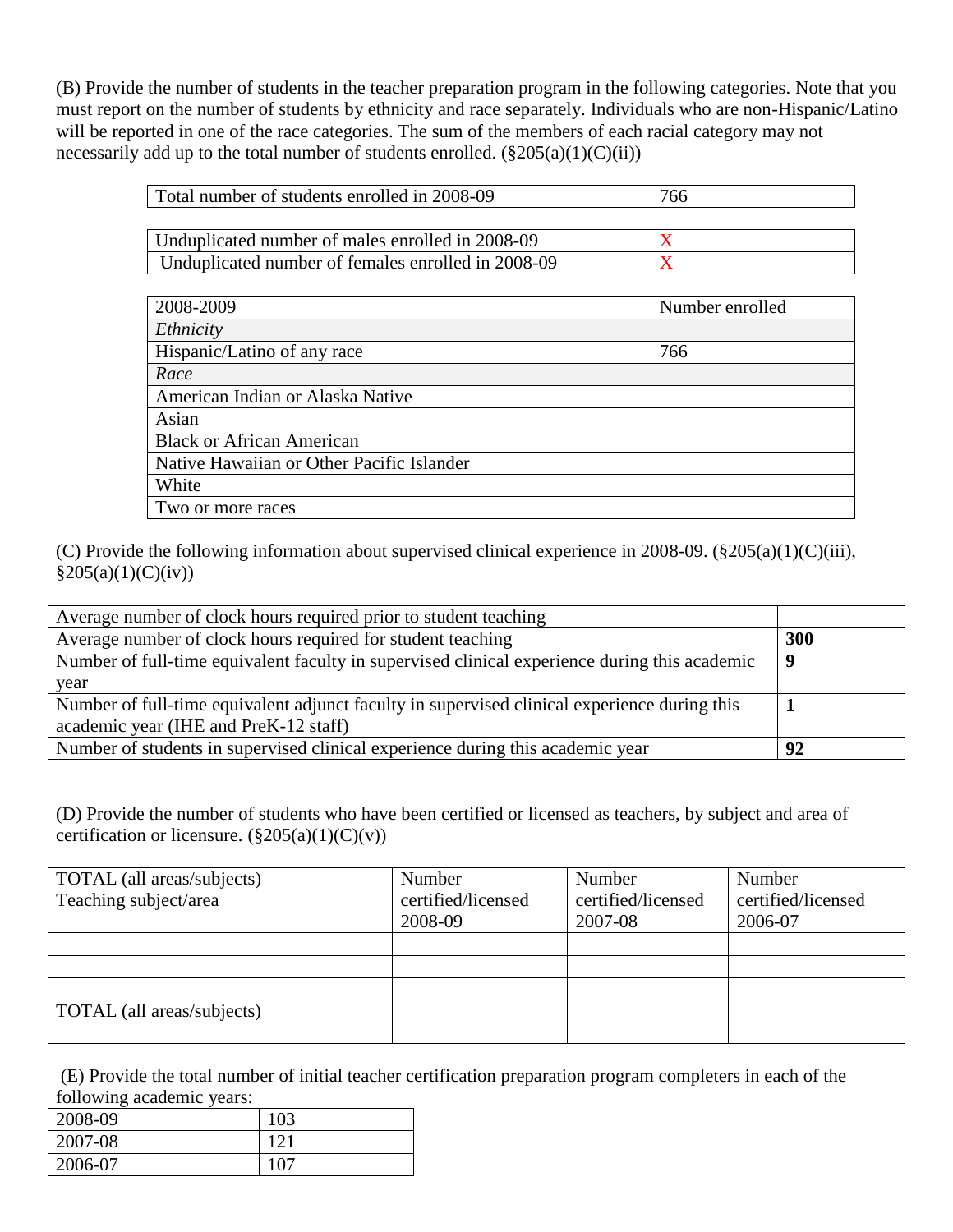#### Section II. Goals and assurances

### ANNUAL GOALS

Each institution of higher education (IHE) that conducts a traditional teacher preparation program (including programs that offer any ongoing professional development programs) or alternative routes to state certification or licensure program, and that enrolls students receiving Federal assistance under this Act, shall set annual quantifiable goals for increasing the number of prospective teachers trained in teacher shortage areas designated by the Secretary or by the state educational agency, including mathematics, science, special education, and instruction of limited English proficient students. IHEs that do not have a teacher preparation program in one or more of the areas listed below can enter NA for the area(s) in which the IHE does not have that program.  $(\S 205(a)(1)(A)(i), \S 205(a)(1)(A)(ii), \S 206(a))$ 

| Teacher shortage       | Goal | Goal met? | Description of     | Description of steps to improve |
|------------------------|------|-----------|--------------------|---------------------------------|
| area in 2008-09        |      | (Y/N)     | strategies used to | performance in meeting goal or  |
|                        |      |           | achieve goal       | lessons learned in meeting goal |
| <b>Mathematics</b>     |      |           |                    |                                 |
| Science                |      |           |                    |                                 |
| Special education      |      |           |                    |                                 |
| Instruction of limited |      |           |                    |                                 |
| English proficient     |      |           |                    |                                 |
| students               |      |           |                    |                                 |
| Other (specify:        |      |           |                    |                                 |
|                        |      |           |                    |                                 |

Provide any additional comments, exceptions and explanations below:

With the purpose of increasing the number of prospective teachers trained in teacher shortage areas designated by the Secretary or by the state educational agency the Universidad Central de Bayamon frequently developing new projects. On the last summer 25 teachers from the Municipio de San Juan take the core courses for English certification and others 25 participate in a Science project.

We maintained active promotions of ours Special Education Program.

During information meetings with prospective candidates we inform them that there is a teacher shortage area. Bilingual candidates are encouraged to add the English Program or concentration.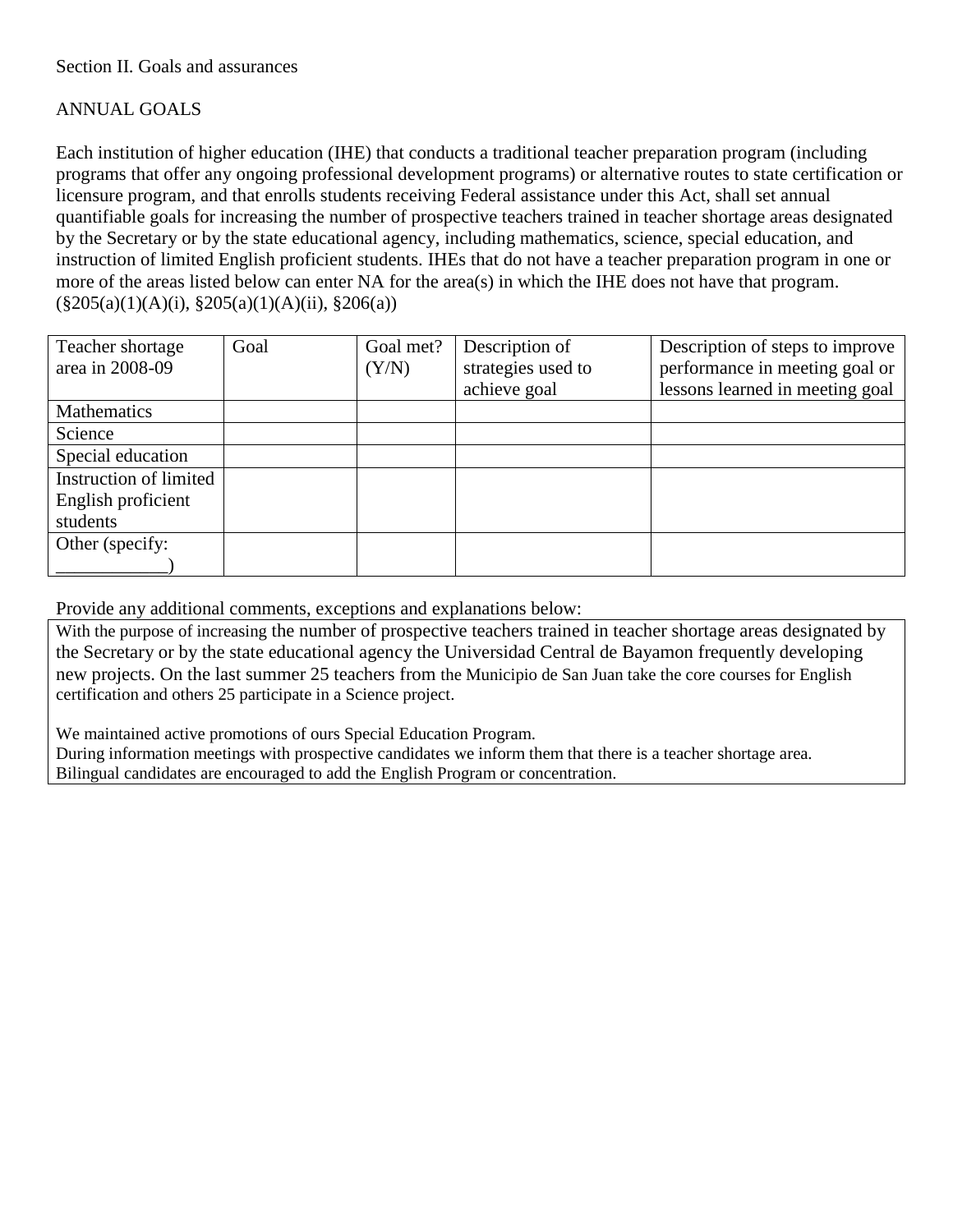### ASSURANCES

Ш  $\blacksquare$ ▉  $\blacksquare$ 

Place a check next to each statement certifying that your institution is in compliance with the following assurances.  $(\S 205(a)(1)(A)(iii), \S 206(b))$ 

- ш training provided to prospective teachers responds to the identified needs of the local educational agencies or States where the institution's graduates are likely to teach, based on past hiring and recruitment trends;
- training provided to prospective teachers is closely linked with the needs of schools and the instructional  $\blacksquare$ decisions new teachers face in the classroom;
- prospective special education teachers receive coursework in core academic subjects and receive training  $\blacksquare$ in providing instruction in core academic subjects;
	- Program does not prepare special education teachers
	- general education teachers receive training in providing instruction to children with disabilities;
	- general education teachers receive training in providing instruction to limited English proficient students; general education teachers receive training in providing instruction to children from low-income families; and
		- prospective teachers receive training on how to effectively teach in urban and rural schools, as applicable.

Describe your institution's most successful strategies in meeting the assurances listed above:

The Clinical Practice experience is an extensive work with students and prepares the candidate for lifelong service in a classroom. Clinical Practice consists of two 2 terms experience in the classroom. Candidates must experience an opening or a closing of school year or grading period by the end of the Clinical Practice experience. Candidates work under the supervision of a cooperating teacher provided by the school site in conjunction with the university. A university supervisor is assigned to each candidate. The supervisor possesses experience and credentials commensurate with the area of credentialing that the candidate is seeking. The candidate experiences the many facets of classroom life and participates in the classroom as directed by the cooperating teacher. The candidate takes full control of the classroom according to the guidance of the cooperating teacher. The candidate must take full responsibility for lesson planning, classroom management and leading the classroom for a minimum of 300 hours. The candidate participates in the various aspects of instructional design alongside the cooperating teacher. The cooperating teacher reflects upon performance with the candidate regularly. The Special Education candidates are required to complete three terms of clinical practices in accredited school-site. A university supervisor is assigned to the candidate who will complete 7 classroom observations. Candidate is required to complete a portfolio with specific objectives which include working with diverse populations. University supervisors must have Special Education credential or experience. All the supervisor and the cooperative teacher must be in agreement that the candidate has successfully completed the clinical experience before the candidate receives credit for the clinical experience.

### Section III. Pass rates and scaled scores

Provide the information in the following tables on the performance of the students in your teacher preparation program on each teacher certification/licensure assessment used by your state. This information will be provided to your institution by the state or the testing company or companies (or entities). In cases where a student has taken a given assessment more than once, the highest score on that test must be used. There must be at least 10 students in each category taking the same assessment in an academic year for data on that assessment to be reported; for summary data, there must also be at least 10 students (although not necessarily taking the same assessment) for data to be reported. In cases where there are less than 10 students taking the same assessment and the assessment pass rate is not reported, those students must be included in the summary data.

Enrolled students are those students admitted to the teacher preparation program who have not yet completed the program.

In the case of a teacher preparation program with fewer than 10 scores reported on any single initial teacher certification or licensure assessment during an academic year, the program shall collect and publish information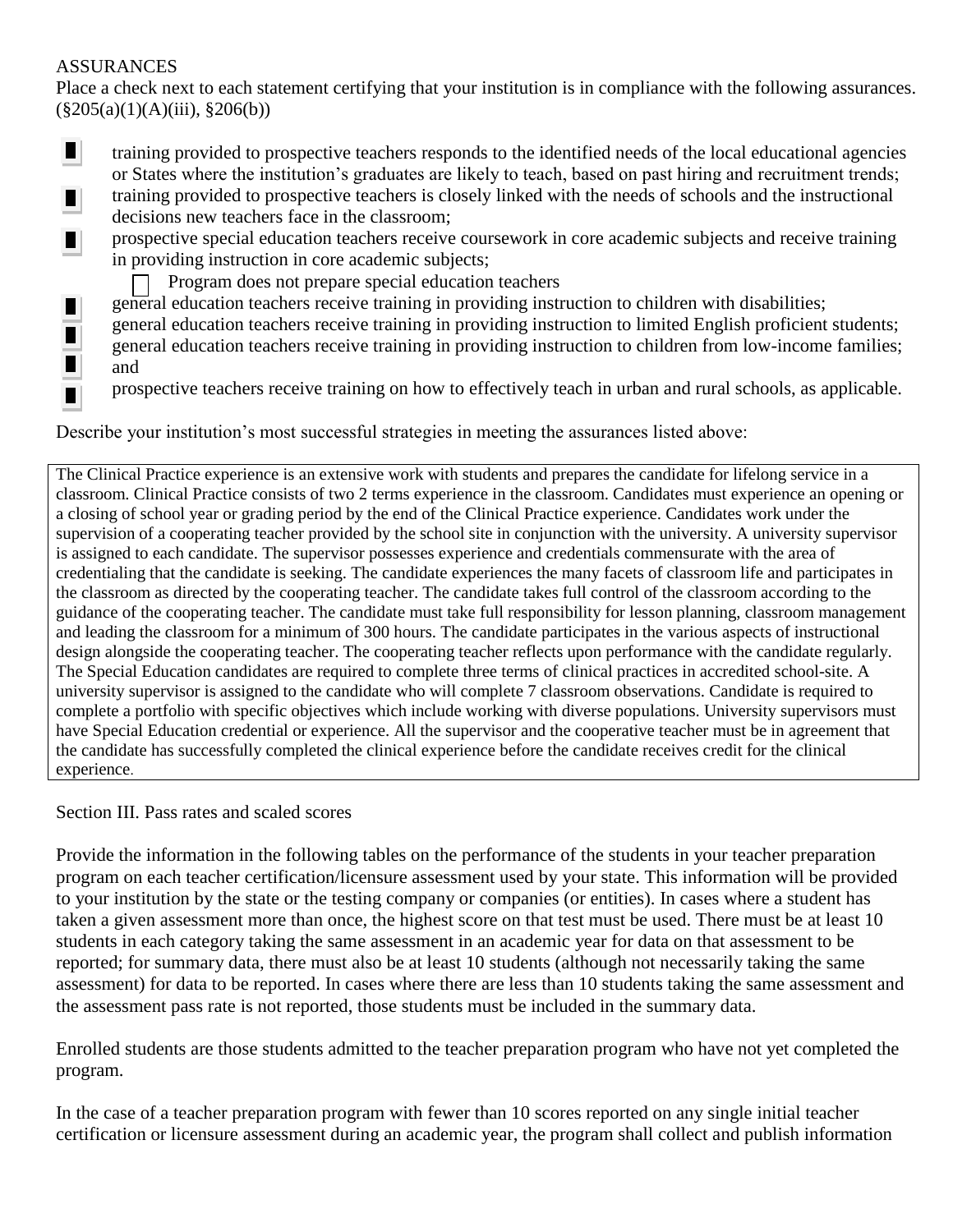with respect to an average pass rate and scaled score on each state certification or licensure assessment taken over a three-year period.

# ASSESSMENT PASS RATES (§205(a)(1)(B))

| <b>Basic Skills</b><br>Assessment name<br><b>PR 10</b><br>Assessment code<br>Test company/entity code<br>Assessment cut score<br>Assessment score range | Number<br>taking test | Average<br>scaled<br>score | Number<br>passing test | Pass<br>rate<br>(% ) | Statewide<br>average<br>pass rate<br>(% ) | Statewide<br>average<br>scaled<br>score |
|---------------------------------------------------------------------------------------------------------------------------------------------------------|-----------------------|----------------------------|------------------------|----------------------|-------------------------------------------|-----------------------------------------|
| All enrolled students who have                                                                                                                          |                       |                            |                        |                      |                                           |                                         |
| completed all nonclinical courses,                                                                                                                      |                       |                            |                        |                      |                                           |                                         |
| 2008-09<br>766                                                                                                                                          |                       |                            |                        |                      |                                           |                                         |
|                                                                                                                                                         |                       |                            |                        |                      |                                           |                                         |
| Other enrolled students, 2008-09                                                                                                                        |                       |                            |                        |                      |                                           |                                         |
| All program completers, 2008-2009<br>103                                                                                                                | 63                    |                            | 43                     | 68%                  | 82%                                       |                                         |
| All program completers, 2007-2008<br>121                                                                                                                | 39                    |                            | 28                     | 72%                  | 81%                                       |                                         |
| All program completers, 2006-2007<br>107                                                                                                                | 77                    |                            | 53                     | 69%                  | 81%                                       |                                         |

| <b>Assessment name Professional Knowledge</b><br>Assessment code PR -21<br>Test company/entity code<br>Assessment cut score<br>Assessment score range | Number<br>taking test | Average<br>scaled<br>score | Number<br>passing test | Pass<br>rate<br>(% ) | Statewide<br>average<br>pass rate<br>(% ) | Statewide<br>average<br>scaled<br>score |
|-------------------------------------------------------------------------------------------------------------------------------------------------------|-----------------------|----------------------------|------------------------|----------------------|-------------------------------------------|-----------------------------------------|
| All enrolled students who have<br>completed all nonclinical courses,<br>2008-09<br>766                                                                |                       |                            |                        |                      |                                           |                                         |
| Other enrolled students, 2008-09                                                                                                                      |                       |                            |                        |                      |                                           |                                         |
| All program completers, 2008-2009<br>103                                                                                                              | 52                    |                            | 42                     | 81%                  | 87%                                       |                                         |
| All program completers, 2007-2008<br>121                                                                                                              | 25                    |                            | 22                     | 88%                  | 89%                                       |                                         |
| All program completers, 2006-2007<br>107                                                                                                              | 55                    |                            | 46                     | 84%                  | 89%                                       |                                         |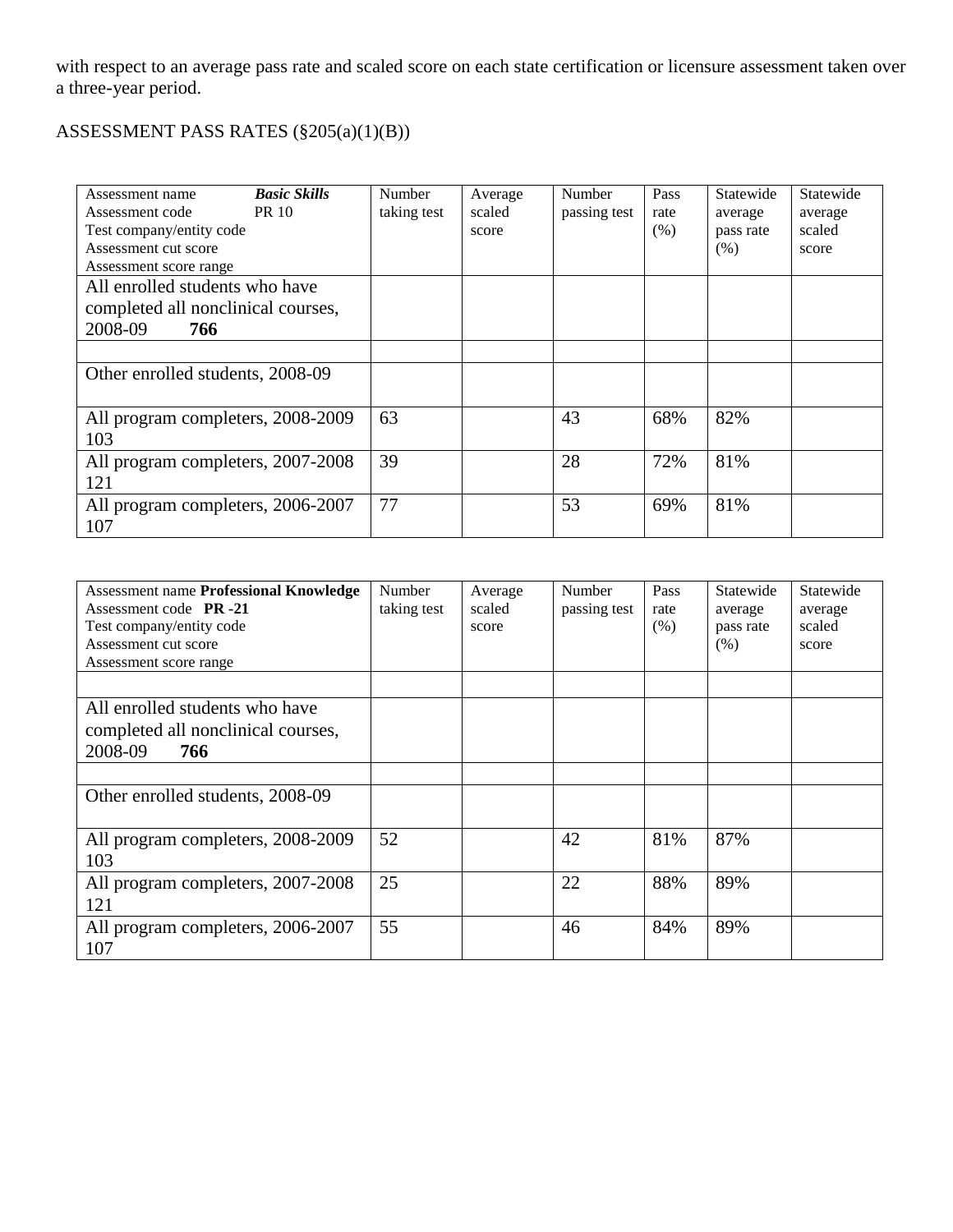| <b>Assessment name Professional Knowledge</b><br>Assessment code PR 25<br>Test company/entity code<br>Assessment cut score<br>Assessment score range | Number<br>taking test | Average<br>scaled<br>score | Number<br>passing test | Pass<br>rate<br>(% ) | Statewide<br>average<br>pass rate<br>(% ) | Statewide<br>average<br>scaled<br>score |
|------------------------------------------------------------------------------------------------------------------------------------------------------|-----------------------|----------------------------|------------------------|----------------------|-------------------------------------------|-----------------------------------------|
| All enrolled students who have<br>completed all nonclinical courses,<br>2008-09<br>766                                                               |                       |                            |                        |                      |                                           |                                         |
| Other enrolled students, 2008-09                                                                                                                     |                       |                            |                        |                      |                                           |                                         |
| All program completers, 2008-2009<br>103                                                                                                             | 12                    |                            | 6                      | 50%                  | 86%                                       |                                         |
| All program completers, 2007-2008<br>121                                                                                                             | 14                    |                            | 5                      | 36%                  | 81%                                       |                                         |
| All program completers, 2006-2007<br>107                                                                                                             | 22                    |                            | 15                     | 68%                  | 82%                                       |                                         |

| Assessment name Specialization<br>PR30, PR40, PR50<br>Assessment code<br>Test company/entity code<br>Assessment cut score<br>Assessment score range | Number<br>taking test | Average<br>scaled<br>score | Number<br>passing test | Pass<br>rate<br>(% ) | Statewide<br>average<br>pass rate<br>(% ) | Statewide<br>average<br>scaled<br>score |
|-----------------------------------------------------------------------------------------------------------------------------------------------------|-----------------------|----------------------------|------------------------|----------------------|-------------------------------------------|-----------------------------------------|
| All enrolled students who have<br>completed all nonclinical courses,                                                                                |                       |                            |                        |                      |                                           |                                         |
| 2008-09<br>766                                                                                                                                      |                       |                            |                        |                      |                                           |                                         |
| Other enrolled students, 2008-09                                                                                                                    |                       |                            |                        |                      |                                           |                                         |
| All program completers, 2008-2009<br>103                                                                                                            | 13                    |                            | 9                      | 69%                  | 79%                                       |                                         |
| All program completers, 2007-2008<br>121                                                                                                            | 7                     |                            | $\overline{2}$         | 29%                  | 84%                                       |                                         |
| All program completers, 2006-2007<br>107                                                                                                            | 10                    |                            | 8                      | 80%                  | 83%                                       |                                         |

## SUMMARY PASS RATES

|                                   | Number taking one or<br>more required tests | Number passing all<br>tests taken | Pass rate $(\%)$ | Statewide average<br>pass rate $(\%)$ |
|-----------------------------------|---------------------------------------------|-----------------------------------|------------------|---------------------------------------|
| All program completers, 2008-2009 | 63                                          | 39                                | 62               | 74                                    |
| All program completers, 2007-2008 | 39                                          | 22                                | 56               | 74                                    |
| All program completers, 2006-2007 | 77                                          | 49                                | 64               | 73                                    |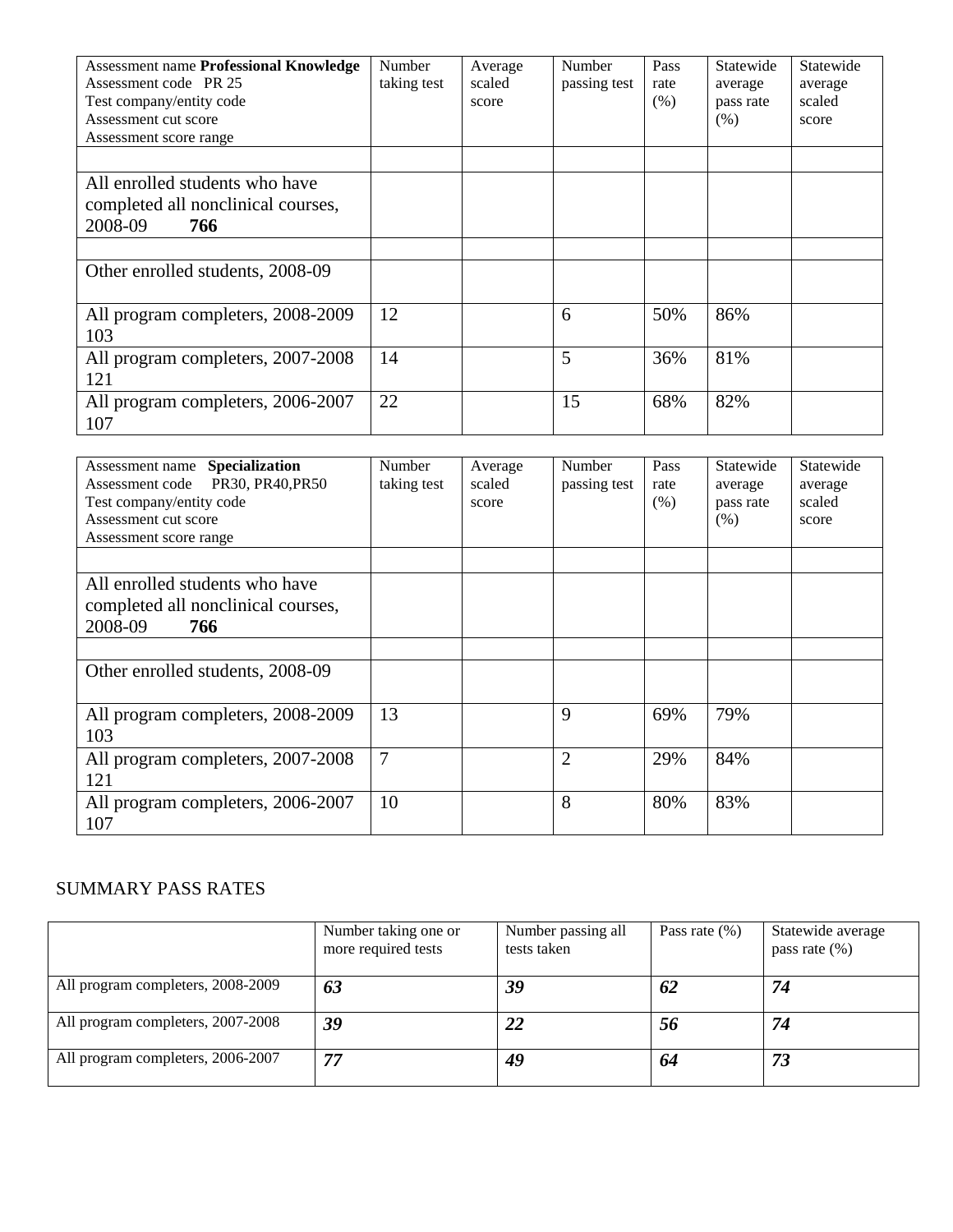Note: Your institution or organization is not required by Title II to publish summary pass rates. Please retain the individual assessment data for each student that will allow you to verify these summary pass rates. This information is requested for validation purposes.

Section IV. Statement and Designation as Low-Performing Provide the following information about the approval or accreditation of your teacher preparation program.  $(\S 205(a)(1)(D), \S 205(a)(1)(E))$ 

(A) Is your teacher preparation program currently approved or accredited? **Yes**

|  |  | If yes, please specify the organization(s) that approved or accredited your program: |  |
|--|--|--------------------------------------------------------------------------------------|--|
|  |  | $\_\_XX$ State $\_\_$ NCATE $\_\_$ TEAC $\_\_$ Other (specify:                       |  |

(B) Is your teacher preparation program currently under a designation as "low-performing" by the state (as per section 207(a) of the HEA of 2008)? **No**

Section V. Use of Technology (§205(a)(1)(F))

Does your program prepare teachers to:

| (A) integrate technology effectively into curricula and instruction $X$ Yes                                 | N <sub>O</sub> |            |                |
|-------------------------------------------------------------------------------------------------------------|----------------|------------|----------------|
| (B) use technology effectively to collect data to improve teaching and learning $X$                         |                | <b>Yes</b> | $N_{\Omega}$   |
| (C) use technology effectively to manage data to improve teaching and learning $\bf{X}$                     |                | <b>Yes</b> | No.            |
| (D) use technology effectively to analyze data to improve teaching and learning $\mathbf{X}$ $\mathbf{Yes}$ |                |            | N <sub>0</sub> |

Provide a description of how your program prepares teachers to integrate technology effectively into curricula and instruction, and to use technology effectively to collect, manage, and analyze data in order to improve teaching and learning for the purpose of increasing student academic achievement. Include a description of how your program prepares teachers to use the principles of universal design for learning, as applicable. Include planning activities and a timeline if any of the four elements listed above are not currently in place.

Teachers Candidates must take TEDU 320 and TEDU 220-Educational Computers Applications. In this courses candidates learn how to use technology to utilize interactive tools such as blogs, and threaded discussions. Candidates also learn how to integrate technology into lesson planning, develop multimedia presentations, and use databases and spreadsheets to gather and analyze data on student performance. Technology is also integrated into each of the core content courses. Also in the EDUC 360 and EDES 434. the teacher candidates learn about the assistive technologies available to special needs students or physically handicapped students. Teacher candidates are introduced to online systems as educational resource.

Section VI. Teacher Training (§205(a)(1)(G))

Does your program prepare general education teachers to:

| (A) teach students with disabilities effectively $\mathbf{X}$ $\mathbf{Y}$ <b>es</b>       |  | - No |    |                |
|--------------------------------------------------------------------------------------------|--|------|----|----------------|
| (B) participate as a member of individualized education program teams $X_{\text{max}}$ Yes |  |      |    | N <sub>0</sub> |
| (C) teach students who are limited English proficient effectively $X_{\text{max}}$ Yes     |  |      | Nο |                |

Provide a description of how your program prepares general education teachers to teach students with disabilities effectively, including training related to participation as a member of individualized education program teams, as defined in section 614(d)(1)(B) of the Individuals with Disabilities Education Act1, and to effectively teach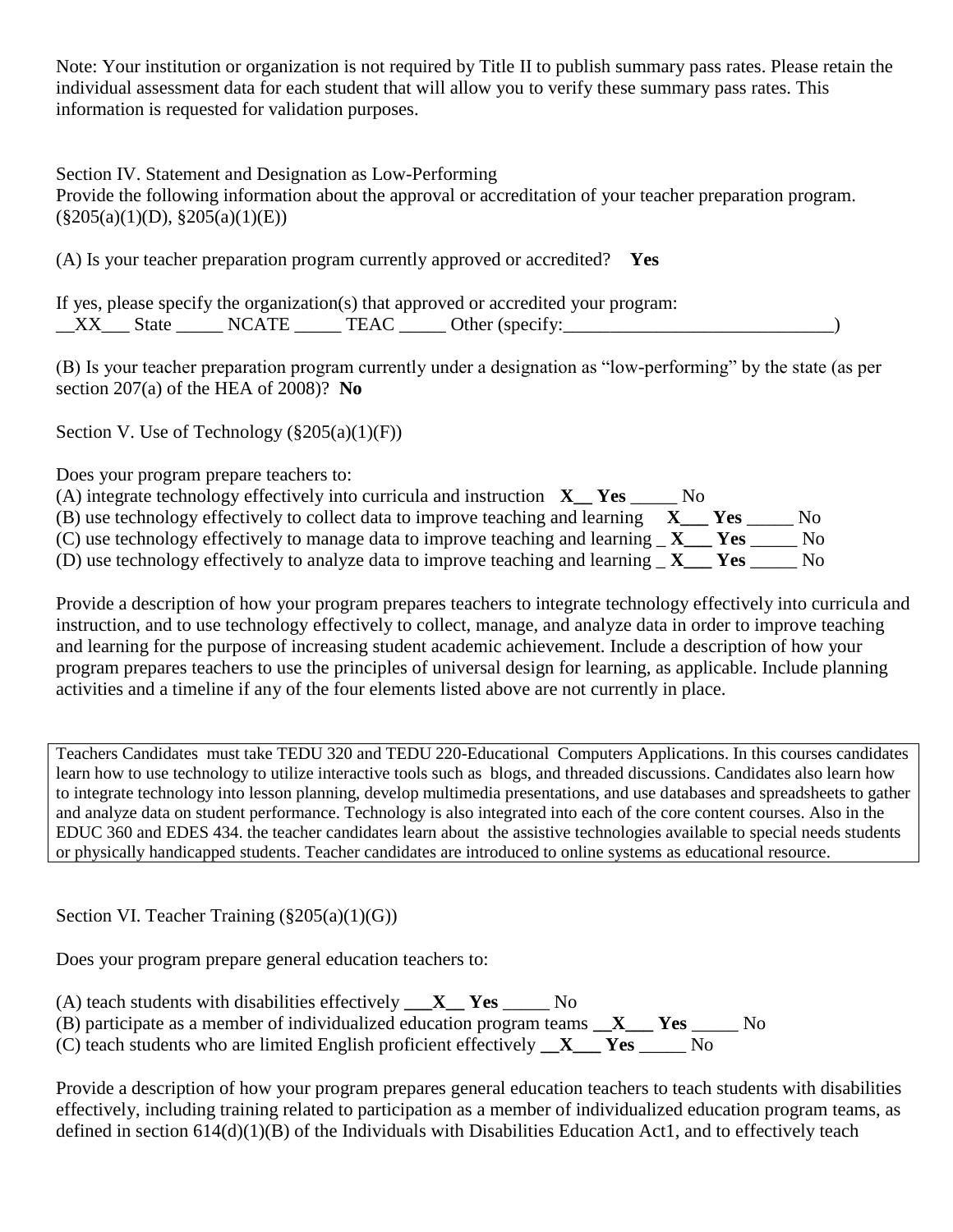students who are limited English proficient. Include planning activities and a timeline if any of the three elements listed above are not currently in place.

Teacher candidates in all programs take coursework addressing laws related to students with special needs, including PL. 51, IDEA, ADA and in participating in IEPs. Candidates are encouraged to attend IEP meetings at their school practice sites when possible. Our candidates all take a requisite course in special education that describes each type of disability, strategies for teaching, assistive technology modifications IEP and COMPU process . For students who have limited English skills, candidates all complete a course about English learning where the development progress of English learners, assessment and strategies for teaching English learners are emphasized..

| Does your program prepare special education teachers to:                                            |
|-----------------------------------------------------------------------------------------------------|
| (D) teach students with disabilities effectively $X$ $Y$ es $\_\_\$ No                              |
| Program does not prepare special education teachers                                                 |
| (E) participate as a member of individualized education program teams $X_{\text{max}}$ Yes _____ No |
| Program does not prepare special education teachers                                                 |
| (F) teach students who are limited English proficient effectively $X$ $Y$ es $\sim$ No              |
| Program does not prepare special education teachers                                                 |

Provide a description of how your program prepares special education teachers to teach students with disabilities effectively, including training related to participation as a member of individualized education program teams, as defined in section 614(d)(1)(B) of the Individuals with Disabilities Education Act, and to effectively teach students who are limited English proficient. Include planning activities and a timeline if any of the three elements listed above are not currently in place.

The Special Education concentration courses prepare the future teacher to understand all categories of disabilities, strategies for teaching, IEP components and COMPU processes, observing and guiding behavior; Also candidates take specific coursework on the legal aspects of special education, managing learning environments, curricula and assessment, literacy, the process of IEP development, and student teaching in different settings and grade levels.

Section VII. Contextual information (optional)

\_\_\_\_\_\_\_\_\_\_\_\_\_\_

Please use this space to provide any additional information that describes your teacher preparation program(s). You may also attach information to this report card. The U.S. Department of Education is especially interested in any evaluation plans or interim or final reports that may be available.

<sup>1</sup> The term `individualized education program team' or `IEP Team' means a group of individuals composed of the parents of a child with a disability; not less than 1 regular education teacher of such child (if the child is, or may be, participating in the regular education environment); not less than 1 special education teacher, or where appropriate, not less than 1 special education provider of such child; a representative of the local educational agency who is qualified to provide, or supervise the provision of, specially designed instruction to meet the unique needs of children with disabilities; is knowledgeable about the general education curriculum; and is knowledgeable about the availability of resources of the local educational agency; an individual who can interpret the instructional implications of evaluation results, who may be a member of the team described above; at the discretion of the parent or the agency, other individuals who have knowledge or special expertise regarding the child, including related services personnel as appropriate; and whenever appropriate, the child with a disability.